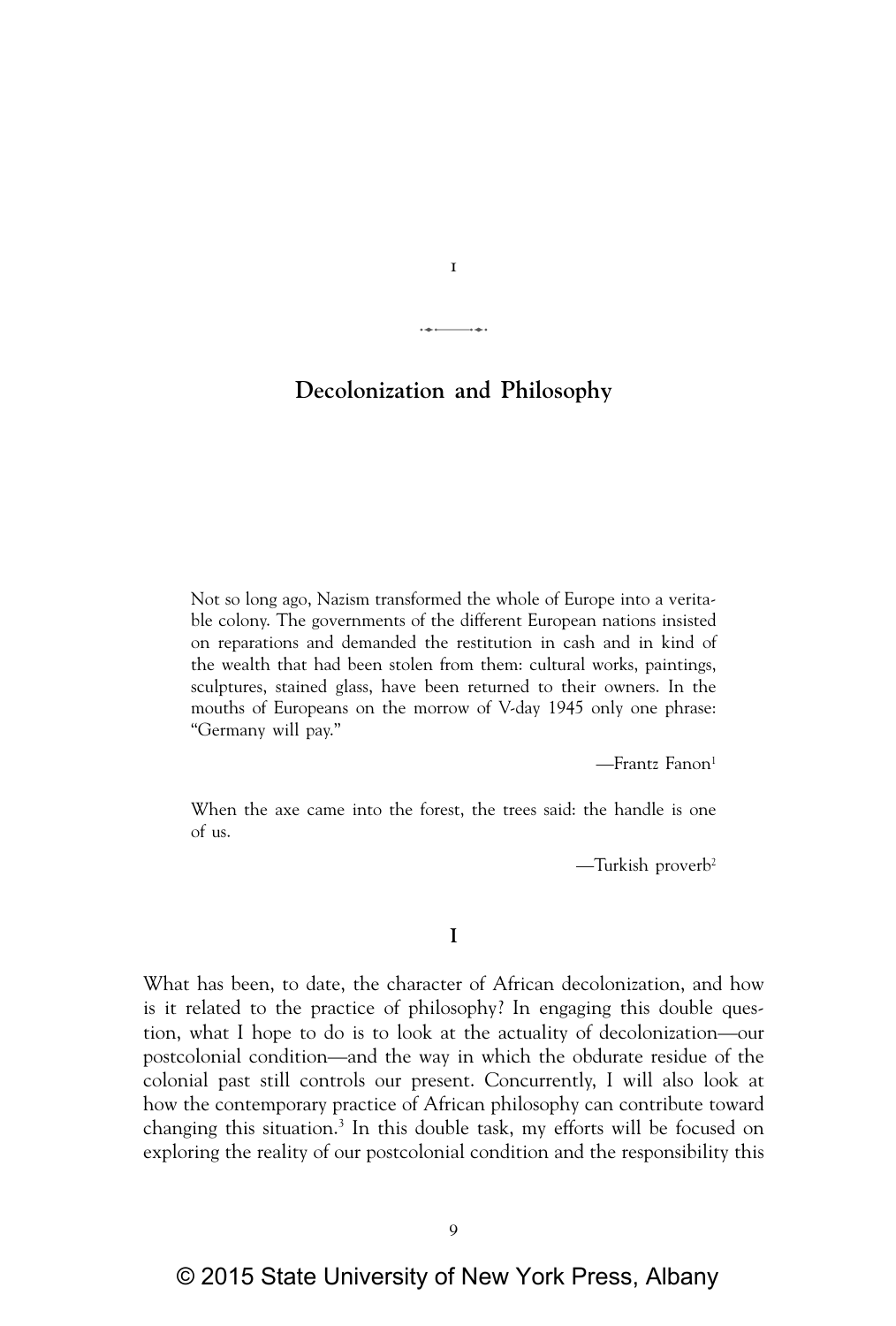imposes on those of us engaged in the practice of African philosophy. But first let us begin by looking at philosophy's own lived self-understanding.

#### **II**

In *Vocazione e responsabilità del filosofo,* Gianni Vattimo points out that arguments in philosophy are discourses aimed at "persuasion" and situated in the shared views of "a collectivity."4 And so, he observes, "It becomes clear that it [philosophy] essentially concerns proposals for interpreting our common situation according to a certain line and starting from shared presuppositions."5 In such "proposals" and deliberations we try to persuade each other by presenting arguments and citing authors we value and our counterparts in dialogue also value and appreciate. The authors we cite, furthermore, are not concerned with demonstrating that such-and-so is or is not the case based on indisputable facts,<sup>6</sup> but are themselves engaged in persuading each other and searching for shared interpretations of a "common situation,"7 which has become—in view of lived exigencies—problematic and worthy of questioning. Our persuasiveness is, therefore, not merely a rhetorical ploy directed at others, but a self-reflexive and self-reflective critical exploration of our situation—the situation at hand—directed not only, or primarily, at others but more importantly at ourselves.8

Thus, to validate our respective interpretations of the "common situation," we cite to each other interpreters and interpretations with whose esteem or appreciation we agree. From this it follows that the truth we try to maintain, and the way in which we maintain it, is along the lines of arguing for a stance, or a perspective, in view of certain accepted reference points in terms of which we can then pose the critical question, "how can you still say this?"9 In other words, asks Vattimo, "Is it not perhaps true that the experience procured for you by a reading of Nietzsche (or of Kant, or of Hegel) impedes you from saying things that perhaps at one time you might have said and sustained?"10 That is, don't the insights secured in reading such and similar authors compel us to rethink the presuppositions, or prejudices,<sup>11</sup> that ground our outlook?

The affirmative response to this rhetorical question takes for granted accord in our words and deeds and assumes rigor and consistency as indispensable for the practice of philosophy; a kind of reflection that incessantly assesses and re-assesses itself in light of "all that which happens in human reality."12 Otherwise, the "how can you still say this?" of philosophy, as Socrates patiently explains to Crito, would be "in truth play and nonsense."13 In all of this, our efforts aim at validating and/or discarding our lived prejudices, our "shared presuppositions," by calibrating and synchronizing, accordingly, the line of sight that they make possible.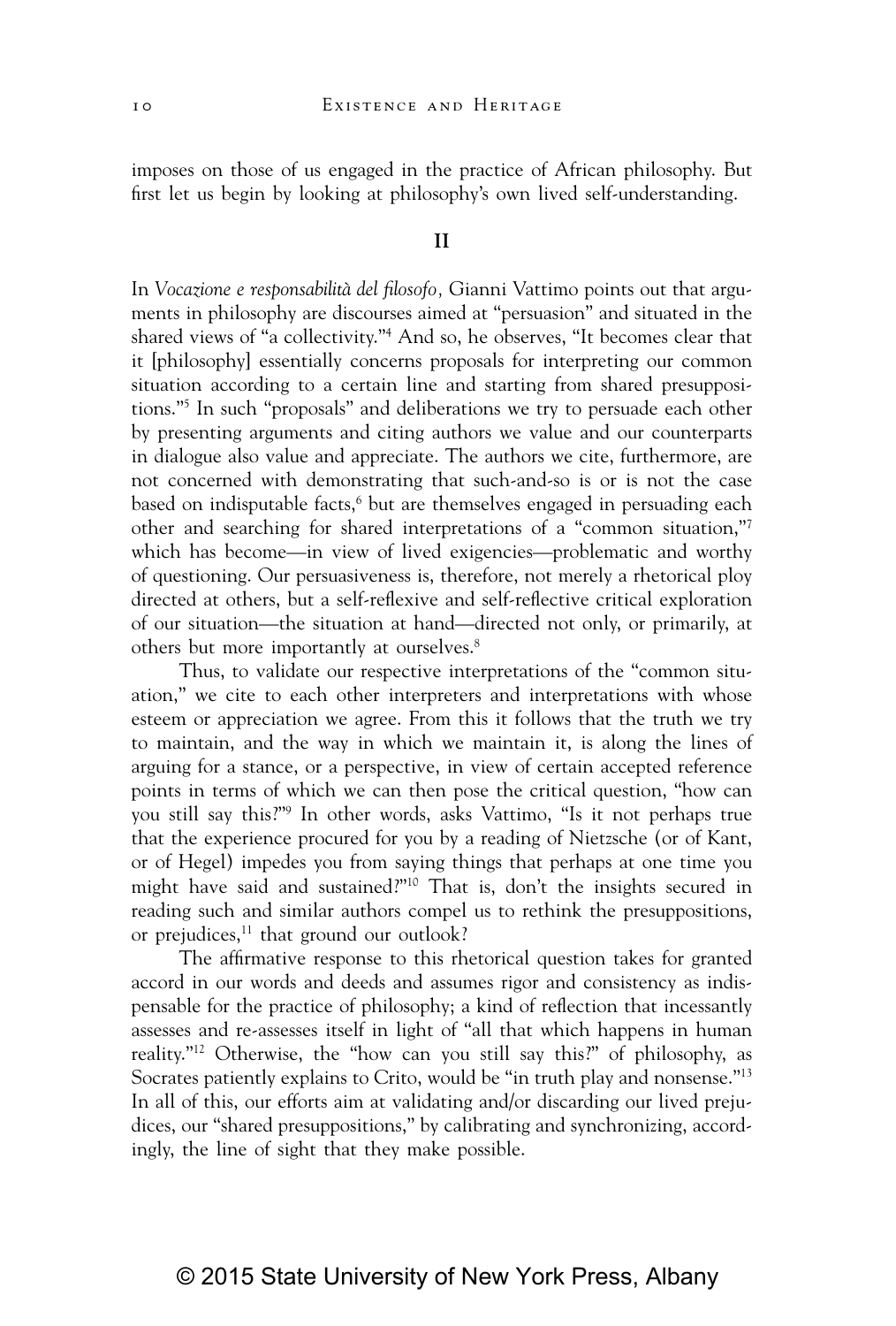Philosophy is, therefore, focused on sifting our presuppositions or prejudgments—the prejudice we live by—in view of the shared possibilities of our lived present. Consequently, it stands in very close proximity to history; it is the reflexive and reflective critical self-validation of its time, its historicity.14 Conversely, the historicity in which a philosophic discourse finds itself furnishes the problems of concern and the context-background within which a philosophic discourse foregrounds its interpretations.<sup>15</sup> As Hans-Georg Gadamer tells us, the function of "temporal distance," the role of history, is to allow "those prejudices that are of a particular and limited nature [to] die away" while making possible "those that bring about genuine understanding."16 Philosophy is thus a historically situated and saturated interpretative querying, sifting, and sieving of lived existence focused on, and open to, the possible in that which is.

This conception of philosophy, furthermore, is not a view that is idiosyncratic to Vattimo. It is the basic self-understanding of the practice of philosophy. In other words, as Hegel points out, "philosophy . . . is its own time apprehended in thoughts."17 It is the critical-reflective and persuasive exploration of the viable conceptions and ideas (prejudices?) of its lived moment in time. Kant, referring to his own era as "the age of criticism," notes that, "everything must submit" to critical scrutiny and be "able to sustain the test of a free and open examination,"<sup>18</sup> which is, properly speaking, the practice of philosophy. This too, *grosso modo,* is what Nietzsche means when he states that "this art of transfiguration *is* philosophy."19

In sum, philosophy is the practice of reflectively exploring grounding concerns that originate in specific cultures/regions.20 To speak of "European" or "African" philosophy is to indicate the particular culture/region in and out of which "a specific type of intellectual activity (the critical examination [interpretative exploring] of fundamental problems)" is being actuated.<sup>21</sup> In like manner, the qualifiers "contemporary," "modern," "ancient," and so on, indicate the time period or history (i.e., the historicity) in which this "specific type of intellectual activity" is being undertaken, in confronting and/or exploring the exigencies or concerns of its time.

With this understanding in mind, let us now turn to the historicity in which European philosophy served colonialism and indicate how it did so.<sup>22</sup> We will then examine the way the central and underlying assumptions and justifications of the colonial project were directly and indirectly or tacitly—and thus, that much more effectively—imparted to Westernized Africa. In this, colonial rule is seen and presented as a benevolent process of molding, or forming, which "justifies" itself retroactively, that is, by the civilizing effect it has on the colonized. In conclusion, given the character of this intellectual-historical context and horizon, I will articulate what I take to be the critical task of the contemporary practice of African philosophy. I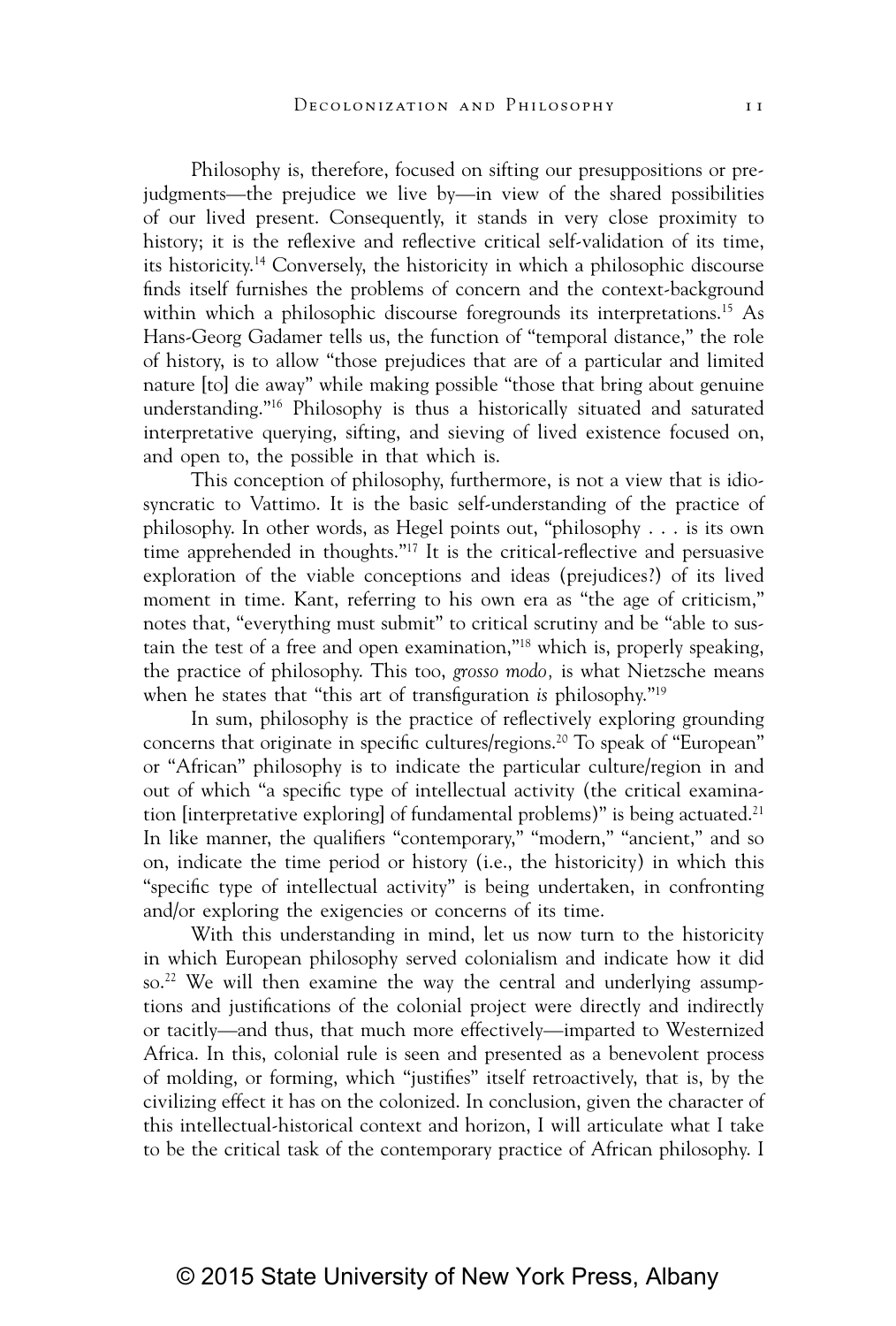will specify, in other words, what has been abstractly stated in the preceding paragraph.

### **III**

Philosophy, in premodern Europe, as the handmaid of theology was focused on otherworldly concerns. With the coming of modernity, having secured employment with science, it became the attendant of conquest. In keeping with Europe's progressive and scientific understanding of itself, in contrast to the medieval past and the "backwardness" of the rest of the globe, philosophy mapped out the metaphysical (i.e., the grounding) presuppositions of this stance. The practice of philosophy, the most sublime realm of European culture, thus served as the theoretic buttress of colonial expansion. As Anne Hugon points out,

In 1788 [i.e., the heyday of the Enlightenment] a booklet was issued in London by the newly formed Association for Promoting the Discovery of the Interior parts of Africa (or the African Association). It stated [at its founding] that at least one third of the inhabited surface of the earth was unknown, notably Africa, virtually in its entirety. For the first time this ignorance was seen as a shameful gap in human knowledge that must immediately be filled.23

"But," as Hugon further points out, "geographic curiosity was not the only motive"24 that inspired the efforts of the ascending intellectual-political classes of European Modernity.

The European elite—stirred by the discoveries of Sir Isaac Newton, the writings of René Descartes and Francis Bacon, and Denis Diderot's publication in 1751 of the first encyclopedia—was becoming increasingly fascinated by science and in particular by ethnography . . . Interest in the facts of the natural world was not, however, an end in itself. Toward the end of the 18th century, it was believed to be *the mission of human reason to achieve perfect mastery of the world by discovering the laws of the universe.* Thus the African Association, resolutely up-to-date in its optimism, proclaimed its conviction in the usefulness . . . of enlarging human knowledge through the exploration of Africa.<sup>25</sup>

It was in light of this newly noticed "shameful gap" and to remedy this shortfall in "human knowledge" that the Association advocated for "the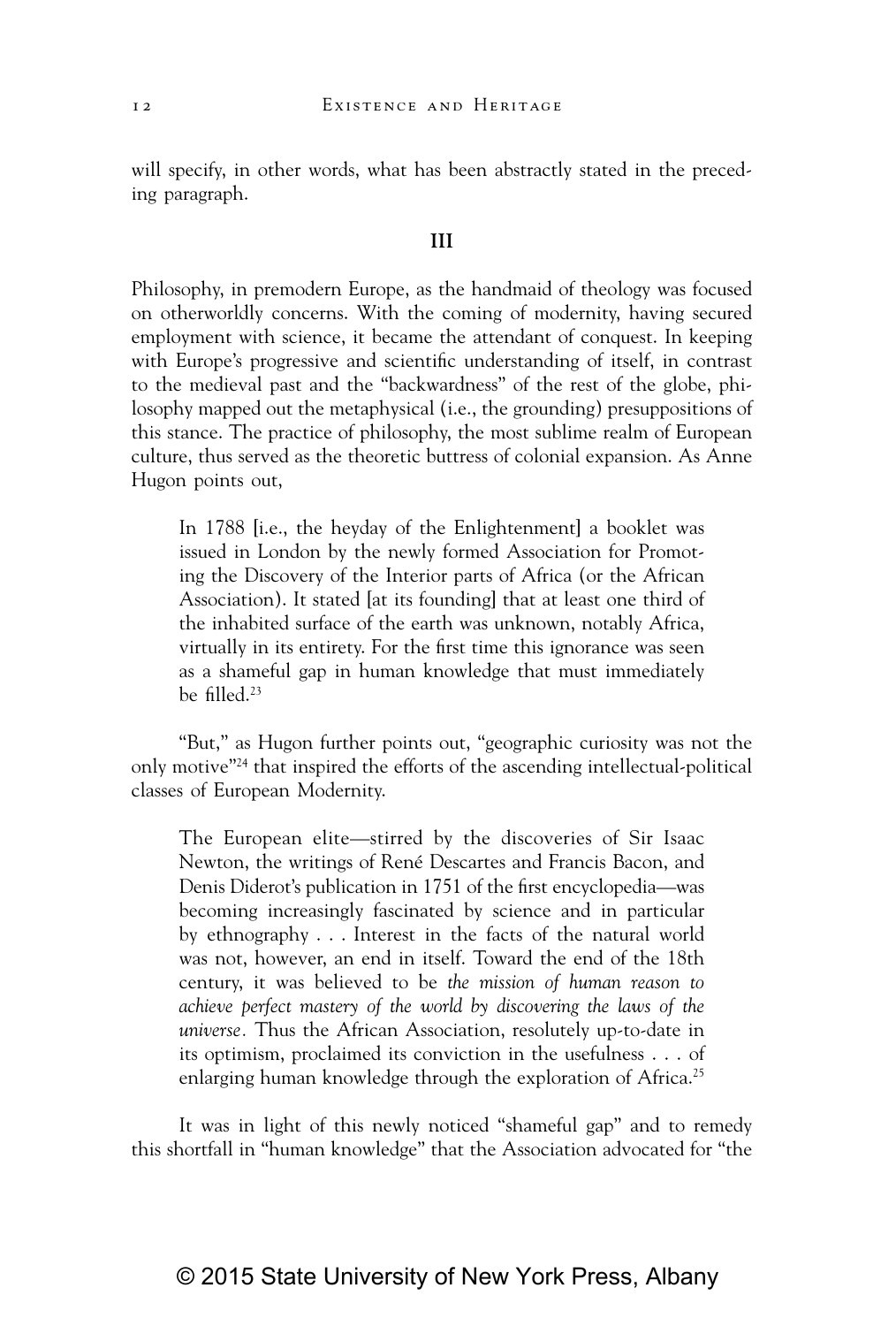exploration of Africa." There is here, it should be noted, a seamless confluence in the pursuit of knowledge and the conquest of Africa. Internal to this pursuit, furthermore, there is a *vicious* circular self-validating interplay between the way the "Interior parts of Africa" show themselves to be and that which the enlightened "European elite" projects, expects, and *finds* in these supposed remote regions.<sup>26</sup>

This gratuitous self-validation was anchored in the view that Europe or, more accurately, its intellectual-political elite had of itself: the view that "the mission of human reason," which it saw as synonymous with its own historical calling, was to "achieve perfect mastery of the world by discovering the laws of the universe." This mindset, as Sir Isaiah Berlin tells us, arose out of the belief that "human omniscience was  $\dots$  an attainable goal."<sup>27</sup> The hubris of this stance encouraged a rather aggressive demeanor. Inebriated by the majesty of this grandiose undertaking, Europe objectified the globe as the terrain—the virgin soil—on which to inseminate and actualize true human existence. It saw itself as the incarnation of this truth and its worldwide escapades as the propitious process of spreading out, globally, this same truth.

In this manner, cocksure of itself and spurred on, enveloped, and encouraged by the grandeur of "the mission of human reason," as Romano Guardini tells us,

For the new man of the modern age the unexplored regions of his world were a challenge to meet and conquer. Within himself he heard the call to venture over what seemed an endless earth, to make himself its master.<sup>28</sup>

Europe's expansion, fueled by the economic dynamism of an ascendant capitalism, found scientific authorization in the enlightened effort to "master" "the unexplored regions of his world." It mattered little that these regions were already inhabited by diverse populations slightly different, in physical features and complexion, than modern Europeans. Indeed, this very difference fueled "interest in knowing other men and other societies."29 It aggressively prodded and encouraged the development of new sciences and fields of study.

It has to be emphasized that "mastery" and "knowledge" were elements of an incessant, self-propelling, and self-augmenting discourse of and on learning. Within this frame, the more one knows, the more one knows how little one knows, and this calls for further mastery and, in turn, this calls for more knowledge. Each inter-implicative cycle—of knowledge and mastery—authorizes further expansion by reference to the need to keep on striving toward *the truth.* Not, any more, the truth of revelation but that of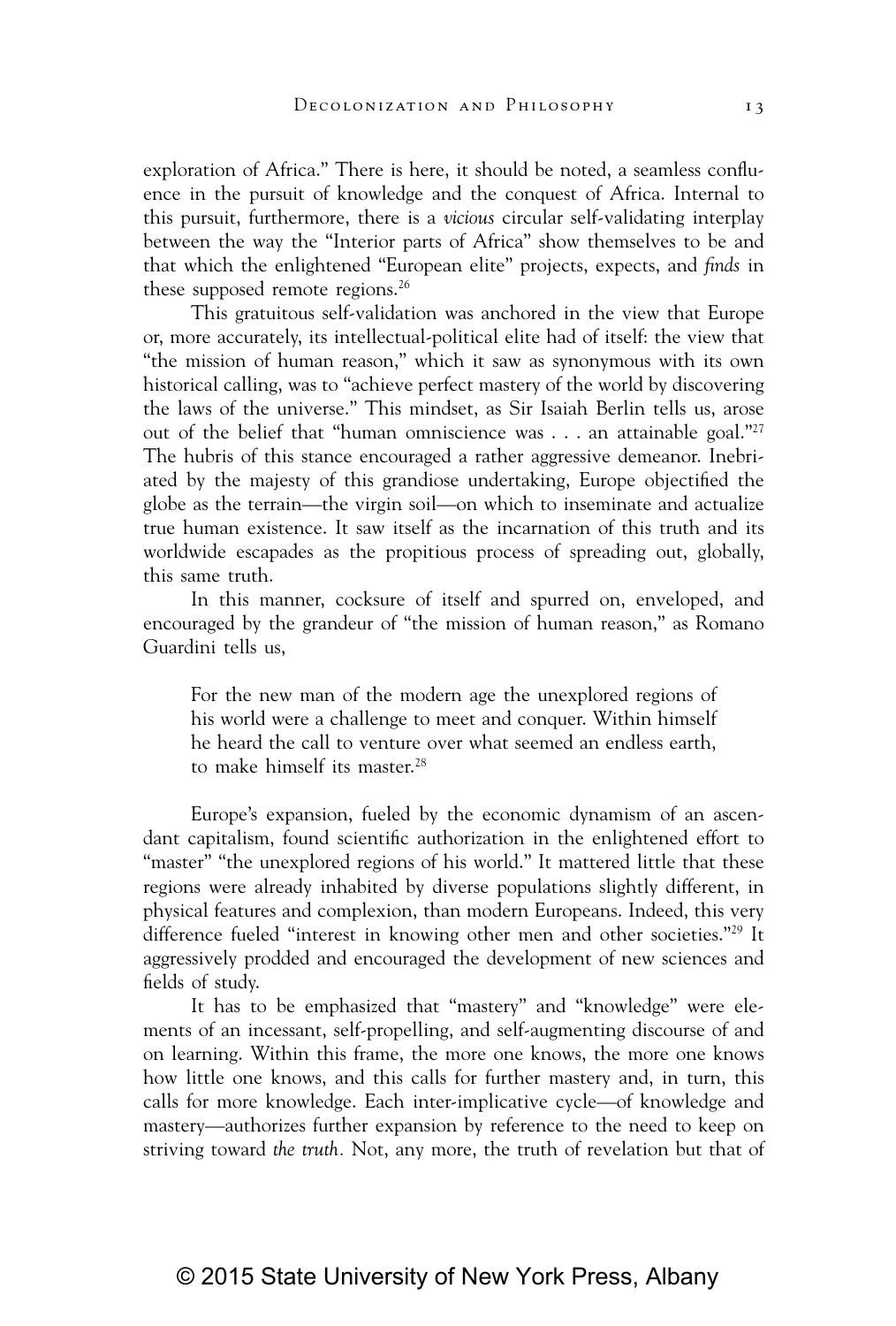science and "human reason," focused on this-worldly concerns (i.e., mastery), encyclopedic in scope, and answerable only to itself.

"Enlightenment" after all, as Kant reminds us, "is man's release from his self-incurred tutelage."<sup>30</sup> And this "tutelage" is the lack of courage in using and following the guidance of human reason independently. The contrast here is between an incipient rationality (scientific reason) self-assured by the boldness of novel developments and discoveries, and the lethargic inherited prejudices of a religious past, now felt as oppressive, being discarded if not completely surpassed. In conjunction with this audacity, Enlightenment thinkers, in contrast to classical authors, had also a progressive/optimistic historical orientation. From their critique of the mediaeval past, they had appropriated a noncyclical notion of history as the progressive improvement of humankind. This concept, a secularized version of the Christian narrative of "fall" and "redemption,"31 bestowed, on those who wielded it, a felt sense of superiority and concretely encouraged expansion. As Heinz Kimmerle puts it,

In the period of the Enlightenment Western culture began to regard itself as the climax of all histories which have happened on earth from the beginning of mankind up to the 18th century. The different lines of what had happened in the various parts of the world led to Western history and finally ended in the presence of Western Europe in the 18th century. In fact philosophers [such] as Voltaire and Turgot, Lessing and Kant spoke of *one* history only, and that was the history and prehistory of Western culture. The main idea of the conception of one world history was the idea of progress. History was conceptualized as [a totalizing unilinear] progress from an early beginning on a primitive stage to the climax of culture and humanism in the period of the Enlightenment.

In this linear hierarchal frame of things, as Kimmerle further points out,

Other cultures did not exist . . . other cultures just formed stages on the way to the presence of this period. For the conception of world history, which thus became possible, the price had to be paid [which was] that the different histories and cultures [i.e., other peoples] were reduced to the prehistory of one culture.<sup>32</sup>

In this way, the Enlightenment masterfully masked the mastery of humankind under the exacting mantel of the progressive advancement of a *singular* humanity.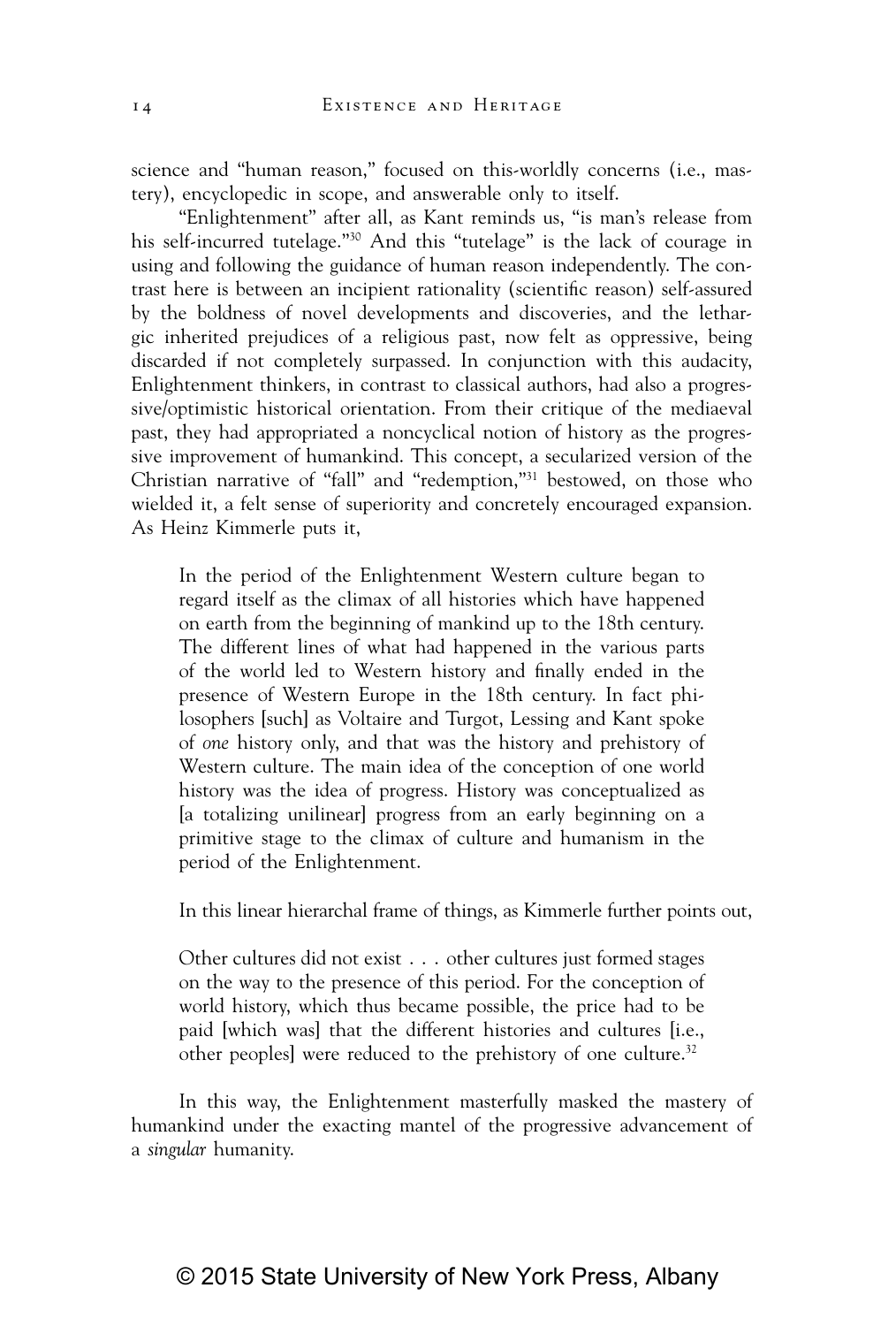Unlike the otherworldly orientation of the medieval past, the Enlightenment's stance of learning and progress was a motivating factor of conquest, in seeking knowledge. Within this frame, "what seemed an endless earth" called for endless undertakings. And the dark natives that inhabited this "endless earth" were depicted and seen as residues of a surpassed humanity to be conquered and studied, relics of earlier forms of *anthrofpos*—"native societies" to be utilized "for imperial purposes."<sup>33</sup> Thus, the "new man of the modern age" obliquely prompted by the economic energies and enticements of an ascendant—and thus vigorous—capitalism and snugly cloaked by gratifying and learned ethnic-political myths, $34$  embraced his superior destiny.

All of this, to be sure, occurred as if it was meant to be.<sup>35</sup> For Europe, or its dominant intellectual-political elite, was mesmerized by the majesty of the *idea* of the "mission of human reason." In this context, oriented by this "mission," the philosophers of the modern West articulated differing perspectives with one core point in common: the absolute preeminence of Europe and the legitimacy of its globalization. Thus they laid out the metaphysical scaffolding on which the primitive past was to be dispatched. Their metaphysical pronouncements—in keeping with the ideological aroma of their day—were seen, and presented, as the most advanced thinking of the time, alert to the atemporal transcendent truth of humanity.

And so Hume, the great skeptic, was of the opinion that "white" was the only color of civilization and that humanity was constituted by differing types, or gradations, with the white race at the top.<sup>36</sup> Locke, who had direct economic interests in plantations and slaves, held the view that the divinely sanctioned improvement of the earth necessitated its conquest by those heedful of this authorization.<sup>37</sup> Kant affirmed that the "unsocial sociability" of human nature was such that progress occurred only through conflict and Europe was destined to establish "the law" for humanity as a whole.<sup>38</sup> In this regard, as Thomas McCarthy points out,

[I]n trying to make moral sense of history, he [Kant] ironically constructed an early version of the very rationale—biological and cultural—that would serve as the dominant proslavery ideology later in the following century.<sup>39</sup>

In keeping with the above, Hegel saw slavery as needed to civilize the African, and colonization was, for him, the globalization of *Weltgeist.*40 Along similar lines, Marx's *Communist Manifesto* welcomes the colonial globalization of Europe. In various places in the first volume of *Capital,* he affirms the immature and/or underdeveloped nature of premodern humanity. In sync with this, in his numerous, detailed, and meticulously written articles on India—a placeholder for the non-European world as a whole—Marx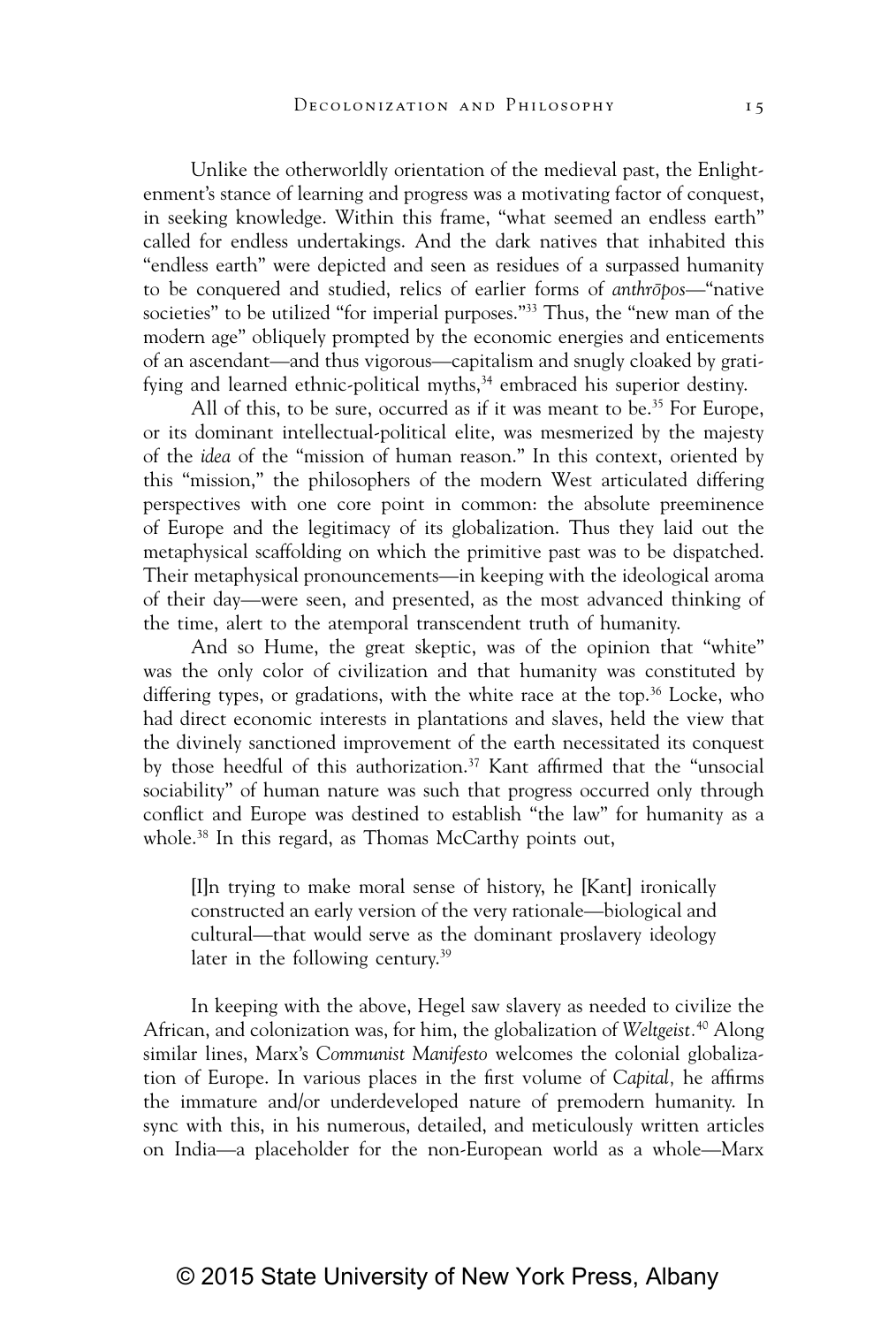endorses British colonialism as a necessary civilizing project, in view of the anticipated communist future of humankind.<sup>41</sup>

It is imperative to keep in mind that the great minds of the West, in formulating their differing metaphysical views, relied heavily on the dubious literature of travelogues. To be sure, there was awareness at the time—as Kant tells us, for example—that based on such literature one could argue the equal validity of contrary positions.<sup>42</sup> And yet, the great minds of the West, Kant included, formulated their views in categorical terms and circuitously validated these same questionable narratives—the very narratives they utilized to confirm their speculations.

In this regard, Jean-Jacques Rousseau's outlook is a bit more circumspect, in contrast to Kant or the other great thinkers mentioned above. On the rather myopic information to be found in travelogues, at the end of a long note on those who report on their travels, Rousseau writes,

I say that when such Observers assert about a given animal that it is a man and about another that it is a beast, they will have to be believed; but it would be most simple-minded to rely in this matter on coarse travelers about whom one might sometimes be tempted to ask the same question they pretend to answer about other animals.43

With all his sarcasm, even for Rousseau, the champion of the "noble savage," it is in the state of society—European society, properly speaking that the humanity of the human is rightly established, by the acquisition of "moral liberty,"44 which is superior to the "natural" condition of human beings in the non-European world. This felt sense of superiority, shared even by Rousseau, is thus the benchmark of Europe's colonial stance. It is the linchpin of the *social imaginary*<sup>45</sup> in and through which European modernity violently globalized itself.

Now, as Cornelius Castoriadis has observed, "there is . . . no superiority, nor inferiority to the West. There is simply a fact: namely that the Earth has been unified by means of Western violence."46 To themselves and—more important—to the age engaged in implementing it, the great minds of the West embellished this violent unification and made it appear as a necessity inscribed in the inherent "superiority . . . [of] the West" and sanctioned by the very nature of things human, historical, and/or divine. They thus served the function, or played the role, of intellectual—moral and metaphysical—sanctifiers of violence (i.e., normalizers of brutality).<sup>47</sup>

Explorers, missionaries, adventurers, and the "scientific expectation[s] of an educated public"48 were all under the spell of this mindset. What captivated equally ordinary Europeans, missionaries, philosophers, adventurers,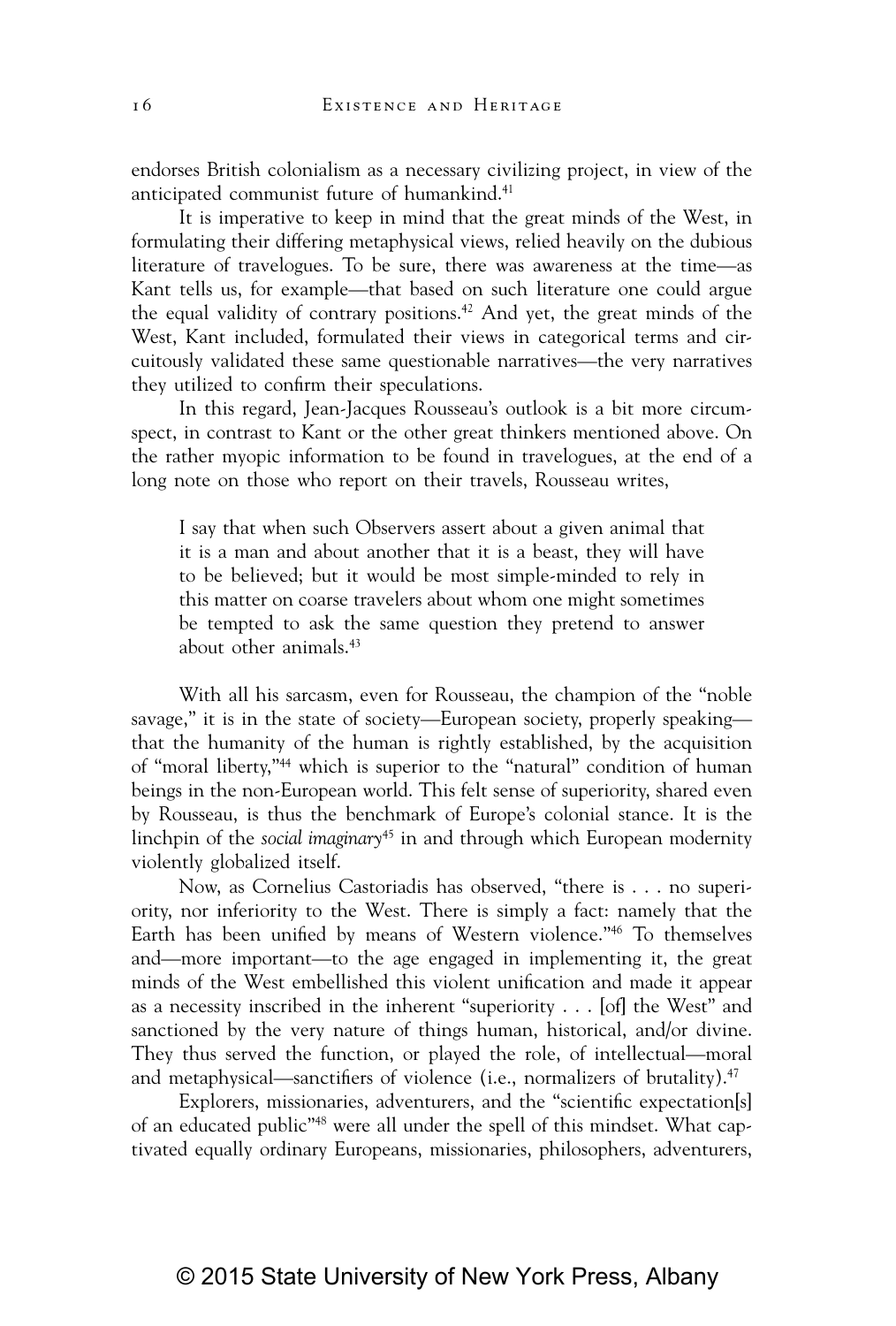and so on was the *idea* that their civilization was destined to rule, just as darker peoples were destined to be ruled. Their God was the true God, the God of Israel, just as everybody else worshiped idols and falsehoods. In this regard, it ought to be noted, at least in passing, that starting with "Gregory VII (Pope from 1073 to 1085),"49 key internal changes in Catholic theology and the later and more radical transmutations that led to the establishment of Protestantism made it possible for Western Christianity to bypass Augustinian otherworldliness and focus on "Human work" as an "expression and revelation of the divine ideal directing it"50 toward preparing the world for the second coming, "so that it would be worthy of Christ's return."51 As Philippe Nemo further points out,

In the eyes of the Eastern Christian, the enterprising effort to organize the world is proof that God has been forgotten; for the Western Christian, it is the most sincere expression of our [i.e., the Western Christian's] adoration of God.<sup>52</sup>

This restructuring in the thinking of Western Christianity was an opportune mutation that was interior to and, with the advent of modernity, nicely fit Europe's colonialist proclivity. It concretely manifested itself in the fervor and zeal of missionary work, focused on converting heathens—a crucial aspect of Europe's self-imposed task of civilizing the world<sup>53</sup>—in view of "Christ's return." All of this, it has to be noted, must have been felt as a heavy burden, but also as very gratifying. How could it not be? It is gratifying indeed—heavy as the burden may be—to think and to believe and to be confirmed in this belief, by science and religion, that the actuality of one's cultural-historical existence is the proper measure of all that is truly human.

In this regard, the sharp cutting edge of Hume's skepticism, or Kant's or Marx's critical bent of mind, for example, did not avail these great thinkers a detachment from the conventional prejudices of their day. Indeed, and ironically, it made it possible for them to see themselves as the "objective" enunciators of the grounding truth that made sense of the tumultuous "surface" political eventuations of their age. To give but one example, Marx, writing on India, states that "England . . . in causing a social revolution in Hindustan, was actuated  $\ldots$  by the vilest interests, and was stupid<sup>354</sup> in its manner of enforcement. But, all of this surface tumultuousness is of little consequence. What matters is the question, "can mankind fulfill its destiny without a fundamental revolution in the social state of Asia?"<sup>55</sup> In other words, vile and "stupid" as they may be, these actions are justified by the *telos* of a higher purpose (i.e., mankind's "destiny"). Violent conquest—and all that goes with it—is thus made palatable by the workings of the dialectic internal to the self-actuation of "mankind fulfill[ing] its destiny." It should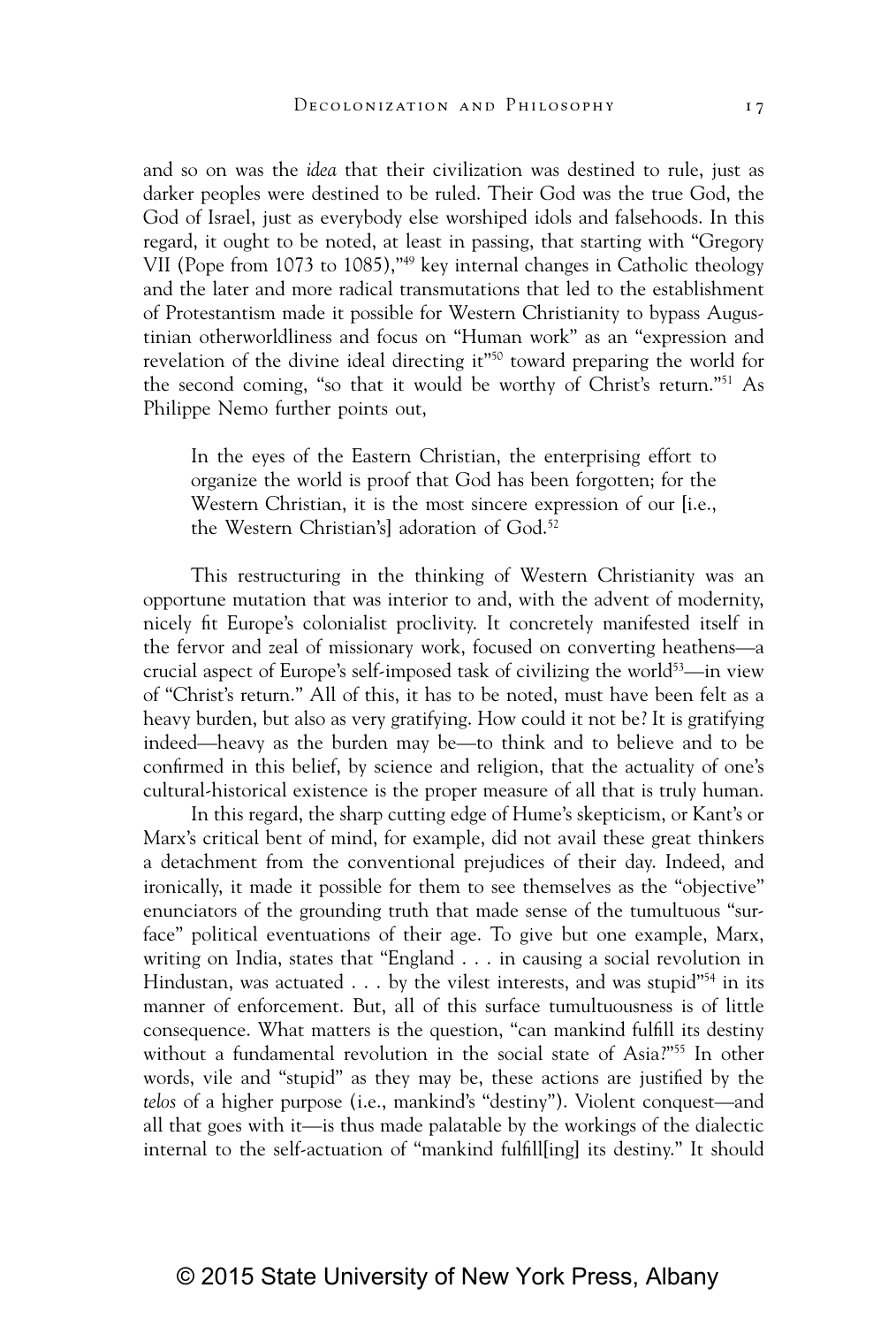be noted in this regard that "mankind," be it in Marx as in all the other great thinkers of the West, is an abstraction that is always thought of (i.e., specified/concretized) by reference to the West.

In all of this, to be sure, there was also at work a cynical and demonic orientation keenly focused on wealth and plunder. As J. H. Parry points out, for example, "Bernal Díaz, frankest of *conquistadores,* wrote that he and his like went to the Indies 'to serve God and His Majesty, to give light to those who were in darkness, and to grow rich, as all men desire to do.'"<sup>56</sup> But, even in the blunt words of Diaz, "grow[ing] rich" is placed within the larger, more generous and pious context of serving God and giving "light to those . . . in darkness." Indeed, plunder always takes place under wraps! As James Baldwin has pointedly remarked,

So that . . . when I talk about colonialism—which is also a word that can be defined—it refers to European domination of what we now call underdeveloped countries. It also refers, no matter what the previous colonial powers may say, to the fact that these people entered those continents not to save them, not, no not, to bring the Cross of Christ or the Bible—though they did; that was a detail. And still less to inculcate into them a notion of political democracy. The truth is that they walked in and they stayed in, and they recklessly destroyed whatever was in their way, in order to make money. And this is what we call the rise of capitalism, which is a *pre-phase* covering an eternity of crimes.<sup>57</sup>

Or, as A. J. Baker tells us, "The young conscript soldiers who sailed from [Fascist] Italy [to invade Ethiopia] in 1935 sincerely believed" in part that "they were going on a civilizing mission to a country oppressed by a feudal regime."58 To be sure, land for poor peasants, profits for industrialists, and the greater glory of Italy, its "place in the sun," were all important motivating factors in Fascist war propaganda, but always cloaked by lofty and disinterested ideals.<sup>59</sup> As Father Placide Tempels, a missionary priest, put it in 1945, "It has been said that our civilizing mission alone can justify our occupation of the lands of uncivilized peoples."60 It is to this cover, and all that it conceals, that the great minds of the West render effective metaphysical-moral service. It should be noted, in passing, that there is here at work the obliquely self-deceiving mechanism of "bad faith," a duplicitous fraudulence, in "good faith" about itself.<sup>61</sup>

This duplicitous frame of mind, furthermore, is not merely a relic from the remote past. In textbooks, novels, movies (*Out of Africa,* 1985), and in the commonsensical understanding of ordinary Westerners, the colo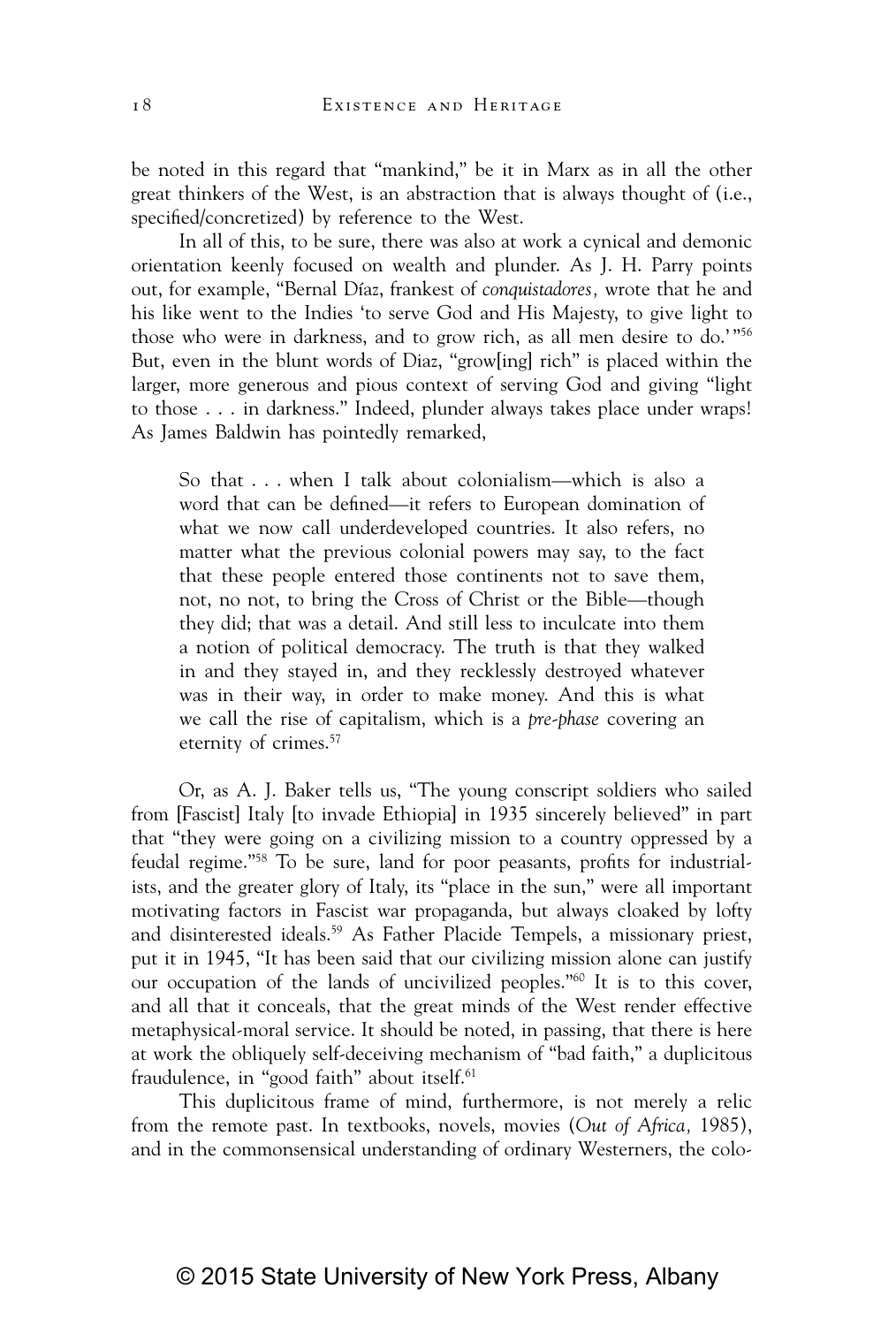nial project—on balance—is viewed as having benefited the colonized. The exploitation of colonies, as D. K. Fieldhouse maintains, for example, in a textbook published in 1966, is a myth.<sup>62</sup> And "although 'pacifying' armies were often barbarous in their methods . . . conquest was quickly followed by civilized methods of government."63 The effect of these remarks—intended or not—is to suggest that only ingrates, when all is said and done, could possibly fail to notice the beneficial effects of colonial rule. Indeed, as Chinua Achebe tells us, he was chided as "an ungrateful upstart of a native"<sup>64</sup> by an English reviewer when *Things Fall Apart* was published in 1958. Achebe is, without a doubt, an ingrate. We shall soon meet others who in gratitude perpetuate—as our postcolonial condition—the odious colonial past.

## **IV**

Thus far, we have been looking at how Europe, in actuating its modernity, enthralled by its own self-image, subjected the globe. This it did in "good faith," that is, in the ardent belief that its conquest of the world was a vital service to humankind. As Edward W. Said puts it,

[W]hat distinguishes earlier empires, like the Roman or the Spanish or the Arabs, from the modern [colonial] empires, of which the British and French were the great ones in the nineteenth century, is the fact that the latter ones are systematic enterprises, constantly reinvested. They're not simply arriving in a country, looting it and then leaving when the loot is exhausted . . . modern empire requires, as Conrad said, an *idea of service,* an *idea of sacrifice,* an *idea of redemption.* Out of this you get these great, massively reinforced notions of, for example, in the case of France, the *"mission civilisatrice."* That we're not there to benefit ourselves, we're there for the sake of the natives.<sup>65</sup>

Mantled by the *idea,* the end of the nineteenth century witnessed Europe's global ascendancy and the balkanized subjection of Africa.<sup>66</sup> In shouldering its "heavy" responsibility to the rest of us, "The White Man's Burden,"67 in Rudyard Kipling's memorable words, Europe generously used force "but much more important . . . than force," as Said further points out, "was the *idea* inculcated in the minds of the people being colonized that it was their *destiny* to be ruled by the West."68 Colonial rule utilizing a violent pedagogy—the strenuous hard work of missionaries and benevolent educators<sup>69</sup>—firmly ingrained in the colonized this *destiny*. It chiseled into their heads the *idea* of Western supremacy. In doing so it molded/originated a stratum, or layer of people, Westernized Africans<sup>70</sup> who—having been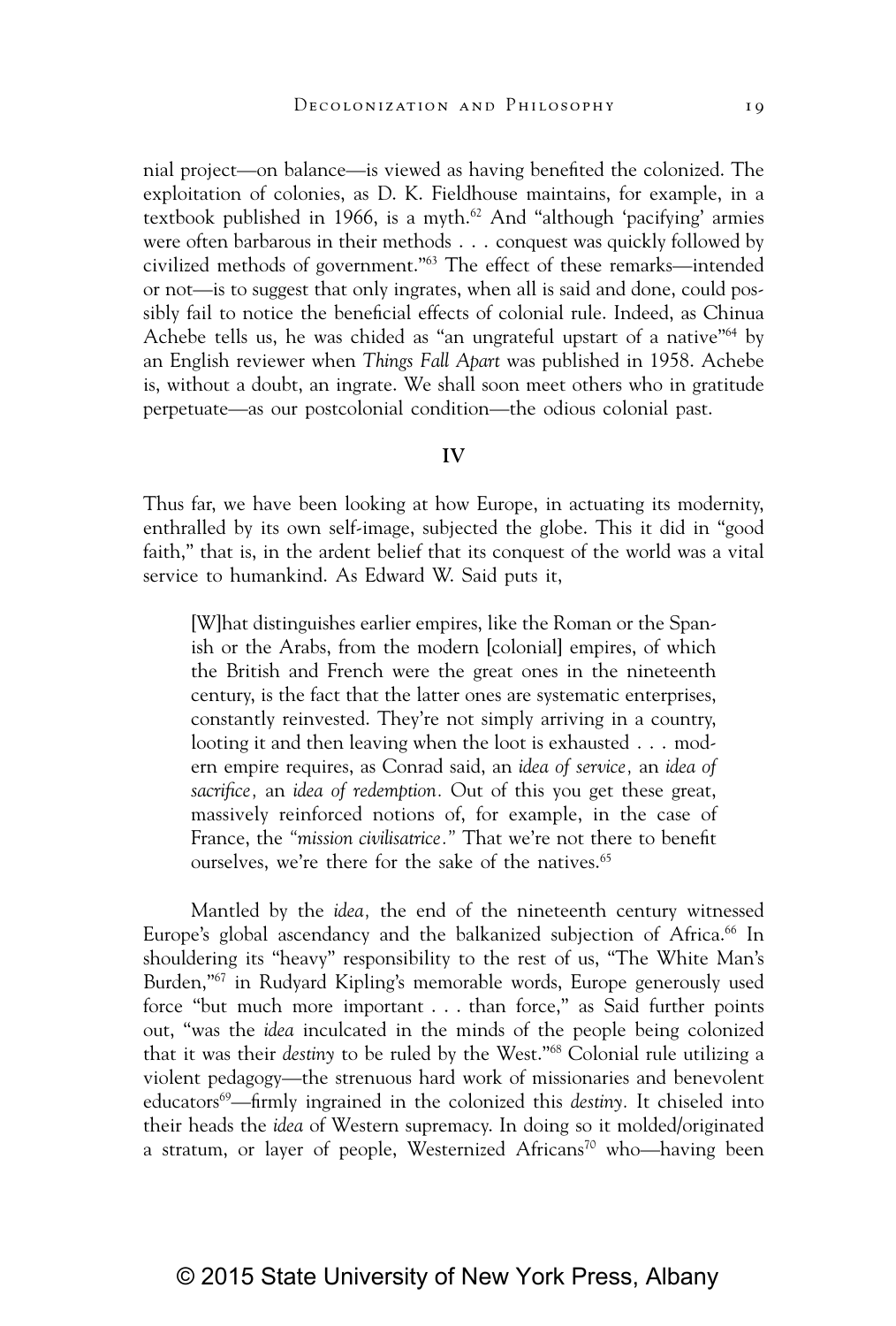formed by Europe's imperious gaze—see themselves and their place in the world in these terms. Europe converted those sections of the subjugated it Westernized to the view that their subjection was a necessity if their territories were to progress and develop and become places of civilized human habitation.

It hammered into their heads the providential and beneficial nature of their subjection. It firmly inscribed in their consciousness—subliminally and explicitly—the civilized/uncivilized dichotomy and persuaded them of their appalling default within the scope of this all-engulfing distinction. And so, in this circuitous manner, violent de facto dominance secured de jure hegemonic acceptability and legitimation.<sup>71</sup> As Basil Davidson points out,

[M]ost Africans in Western-educated groups . . . held to the liberal Victorian vision of civilization kindling its light from one new nation to the next, drawing each within its blessed fold, long after the local facts depicted a very different prospect.<sup>72</sup>

Having accepted the self-proclaimed European civilizing idea, in 1901 for example, Angolans living in Lisbon published a protest against Portuguese misrule of their country. They noted that "Portugal had conquered Angola centuries earlier . . . but [had] done nothing for the people's welfare." To this day " 'the people remain brutalized, as in their former state,' and such neglect was an 'outrage against civilization.' "73 What we have here, ironically enough, is an immanent critique, by Westernized Africans, of the colonial idea in its failure to implement the destiny it, itself, prescribes. The categories of this internal critique are the desirability of civilization—in the singular—and the necessity of surpassing African backwardness.<sup>74</sup> In this, it is implicitly understood and explicitly conceded that precolonial Africa was immersed in "darkness."

It should be obvious, by now, that the effectiveness of this critique depends on the internalization—as an "objective fact"—of the colonial perspective. As we saw in section III above, this originates in modern Europe's social imaginary, grounded in the impossible claim of the Enlightenment that it is possible to "achieve perfect mastery of the world" (note 25). The Westernized African reared and educated in mission schools—and even more, the African who lives in urban centers, domestic servants, chauffeurs, conscript soldiers, shoeshine boys, the African "schooled" by his/her close proximity to white settlers, "learned" by proxy, by "osmosis"—is in awe of this conceited *image.* S/he takes it to be the unvarnished truth.

Colonial or mission school rearing and, even more, the "education" of the white urban centers (i.e., the education of the "streets") inculcates, cultivates, and nurtures in the taste, common sense, and the quotidian prac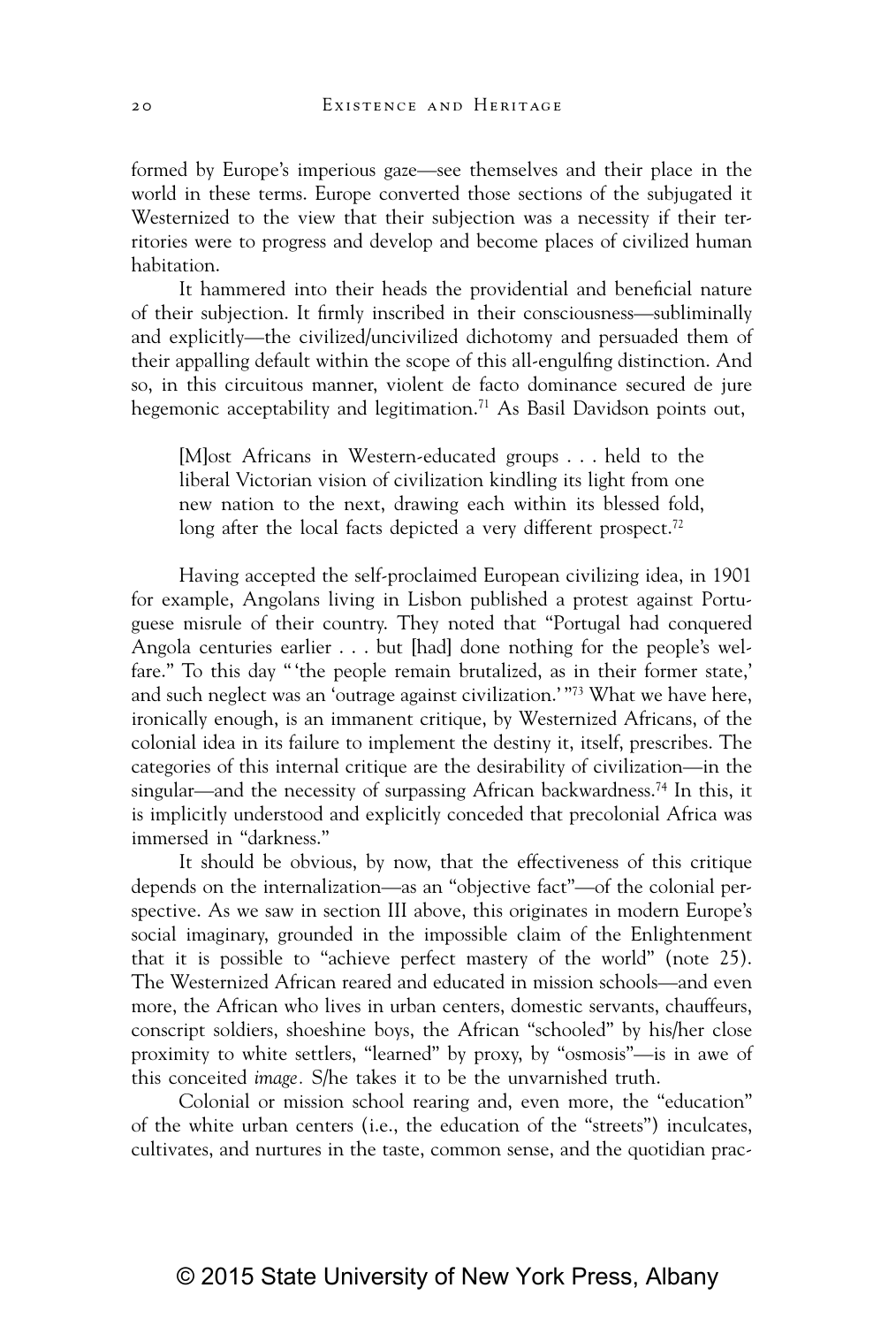tical judgment of the subjected an appreciation for all things Western, in tandem with weeding out any sense of the value of things African and/or local. Such education positively directs the subjugated toward all things foreign while aptly reinforcing its "lessons" by the violence at its command. As Tempels tells us,

The technological skill of the white man impressed the Bantu [i.e., the African]. The white man *seemed* to be the master of great natural forces. It had, therefore, to be admitted that the white man was an elder, a superior human force, surpassing the *vital force* of all Africans.75

Colonial education mystifies. It nurtures this *seeming.* It presents the workings and achievements of science as effects of the superiority of "the white man." It presents—implicitly and explicitly, directly and indirectly, and thus tacitly and more effectively—science, European religions and languages, European ways, and so on as occult qualities that emanate from "whiteness": indicators of the intrinsic superiority of the West. It convinces its pupils that "whiteness rubs off," that they can become—if not white—like the whites. And "the vital force"—the effectiveness—of the colonizer's military hardware (e.g., the Maxim gun) concretely ensures that this mystified acclaim does not waver in its deference. In this way, the normative claims of colonial rule—the imposed order of life—are firmly ingrained in and through the ordinary interactions of daily life, in the subjected psyche and imagination of the "native." As Ngugi wa Thiong'o points out,

The coming of Christianity . . . set in motion a process of social change, involving the rapid disintegration of the . . . frame-work of social norms and values by which people formerly ordered their lives . . . The evidence that you were saved was not whether you were a believer in and follower of Christ, and accepted all men as equal: the measure of your Christian love and charity was in preserving the outer signs and symbols of a European way of life; whether you dressed as Europeans did, whether you had acquired European good manners, liked European hymns and tunes, and of course whether you had refused to have your daughter circumcised.76

The Westernized African is indeed an extrovert. His/her categories of thought are controlled, from within, by that which is exterior and foreign to the local setting. S/he enacts and lives the life of a "half-caste" who intuitively/tacitly and incessantly regrets the half of his/her "caste" that is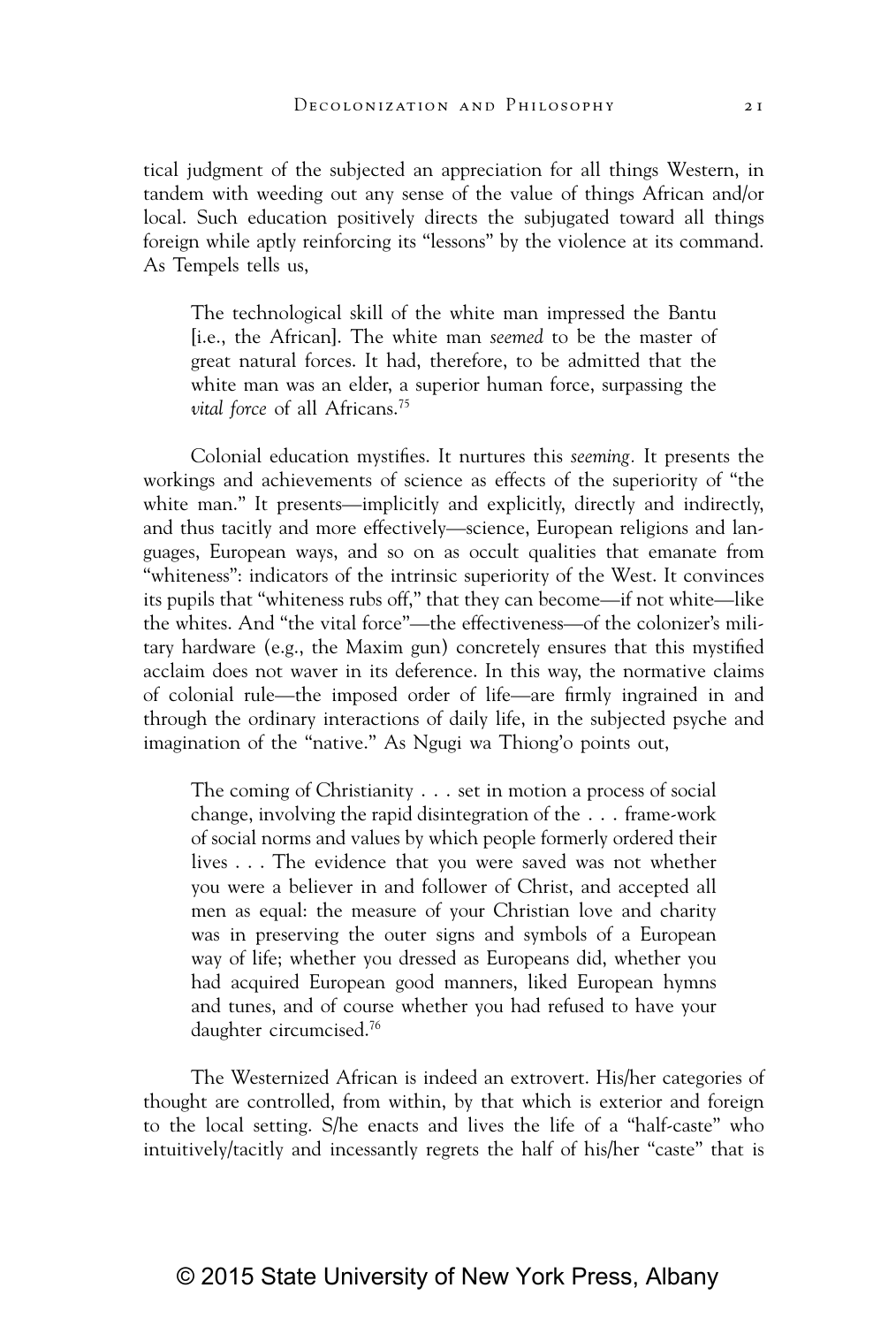the indigent-indigenous society and is grateful for the Other, which forms and indeed validates—in his/her own eyes—her/his own proper humanity. Such a person is a being formed by incessant and ongoing self-scorn, that is, an interiorized servile deferential awe of the Other—the true template of what it means to be human. Such a person is a *replicant.*<sup>77</sup>

This, then, is what constitutes the operative internalized "pretext"<sup>78</sup> (i.e., the disappointed expectation of beneficial effects to be secured from European rule by the rightly conquered primitive society) that explicitly condones and excuses conquest. This consenting to, or accepting of the "pretext" of the *idea,* is the "ideological pacification"79 of the colonized. It is the concrete intellectual-cultural subjection, correlate to the violent-military pacification,<sup>80</sup> which inaugurates the presence of Europe in Africa. It is, in plain language, as we shall soon see, the creation of grateful natives, replicants, who unlike the ingrate Achebe, affirm—as an "objective truth"—the colonial formation/molding that constitutes their insalubrious being.<sup>81</sup>

As Fanon points out, "In the colonial context, the colonist's work of breaking-in the colonized is not finished until the latter recognizes in a loud and intelligible voice the supremacy of white values."82 The colonial project fulfills itself by breaking the indigenous allegiance to aboriginal values and by enforcing a willing acceptance of its claimed superiority.<sup>83</sup> What is broken is the internal cohesion of a culture-history, the adherence of the subjective incarnations of a culture (i.e., human beings) to the objectified-institutional forms of said culture. From the objectified forms of Spirit, to use Hegelian language, is divorced the living substance (i.e., human beings) in whose flesh and bones a culture-history (i.e., Spirit) institutes and sustains itself. Once broken, this culture-history is reduced to a deracinated existence: to being nothing more than the discarded relic—the empty husk—of a defeated heritage.

This is what is achieved by the forming or molding effect of colonial rule—the enduring psychic/cultural damaging of the subjected: actuated by undermining their sense of self and history; undermining the ethos of the indigenous culture-history; stagnating and tangibly mummifying<sup>84</sup> its once living forms of ek-sistence.<sup>85</sup> Long after the end of formal colonial rule, this "breaking-in" goes on paying handsome dividends to the West. As if ordained by nature, it institutes the ongoing and self-effacing perpetual replication of the *periphery;* that segment of the world referenced—always—in view of the *center.* In other words, that segment concretely constituted, in its lived self-awareness, by the heritage of its defeats.

### **V**

To date, the most enduring legacy of colonialism has been this broken replicant segment of African society, which has internalized the colonial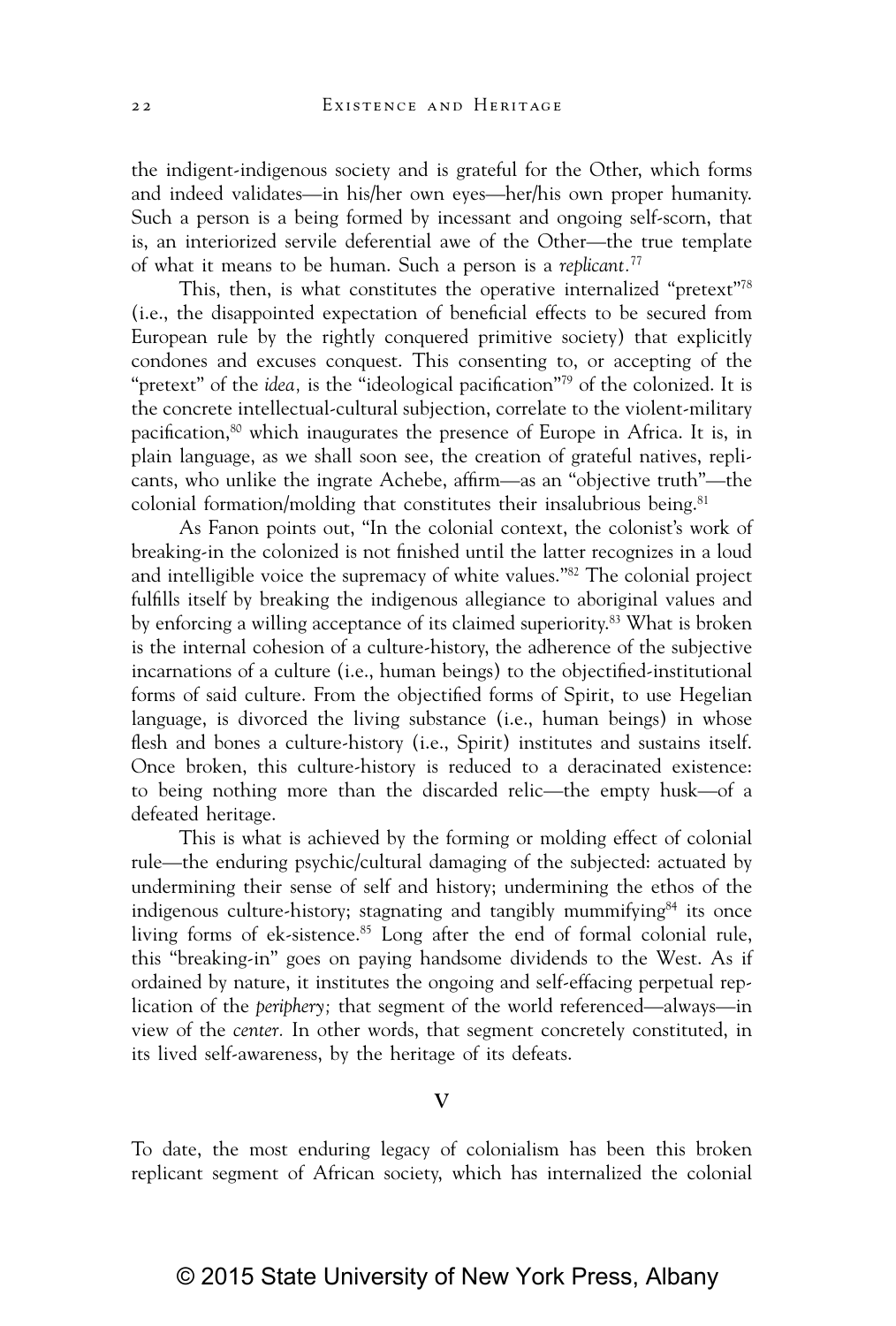*idea* of human existence and history. This is the segment that rules postcolonial Africa. Not grounded in local histories but in the residue of colonial Europe, it has as the touchstone of its existence what lies beyond its shores. This is what Fanon refers to as the defense of the "Greco-Latin pedestal."86 But what exactly does this mean? Let us, by way of an example, look at a prominent case of such a defense.

Léopold Sédar Senghor, writing in 1960—the year of Africa—ardently affirms, "Let us stop denouncing colonialism and Europe. . . . To be sure, conquerors sow ruin in their wake, but they also sow ideas and techniques that germinate and blossom into new harvests."87 But what exactly does this mean? Senghor explains at length and in detail:

When placed again in context, colonization will appear to us as a necessary evil, a historical necessity whence good will emerge, but on the sole condition that we, the colonized of yesterday, become conscious and that we will it. Slavery, feudalism, capitalism, and colonialism are the successive parturitions of History, painful like all parturitions. With the difference that here the child suffers more than the mother. That does not matter. If we are fully conscious of the scope of the *Advent,* we shall cease to inveigh against it; we shall be more attentive to contributions than defects, to possibilities of rebirth rather than to death and destruction. Without the deaths, without the Arab and European depredations, no doubt the Negro Africans and Berbers would by now have created more ripe and more succulent fruits. I doubt that they would have caught up so soon with the advances caused in Europe by the Renaissance. The evil of colonization is less these ruptures than that we were deprived of the freedom to choose those European contributions most appropriate to our spirit.<sup>88</sup>

Having colonized Africa, Europe dislocates the symmetry of its existence and re-forms it in and through the hegemony of the *idea.* What speaks in and through Senghor is thus the educational cultural formation (i.e., Bildung) of the colonial period (i.e., modern Europe's global projection). To borrow Said's words, "we're not there to benefit ourselves, we're there for the sake of the natives." This is the view that is here presented, by a grateful évolué—a replicant—as the condition of the possibility for future favorable advances, "whence good will emerge." Provided that "we, the colonized of yesterday, become conscious and that we will it," that *we accept,* in other words, the *truth* that in order to secure "the advances caused in Europe by the Renaissance" such "death and destruction" was necessary. Indeed! To the contrary, as the founding father of Tanzania, President Julius K. Nyerere, informs us,

# © 2015 State University of New York Press, Albany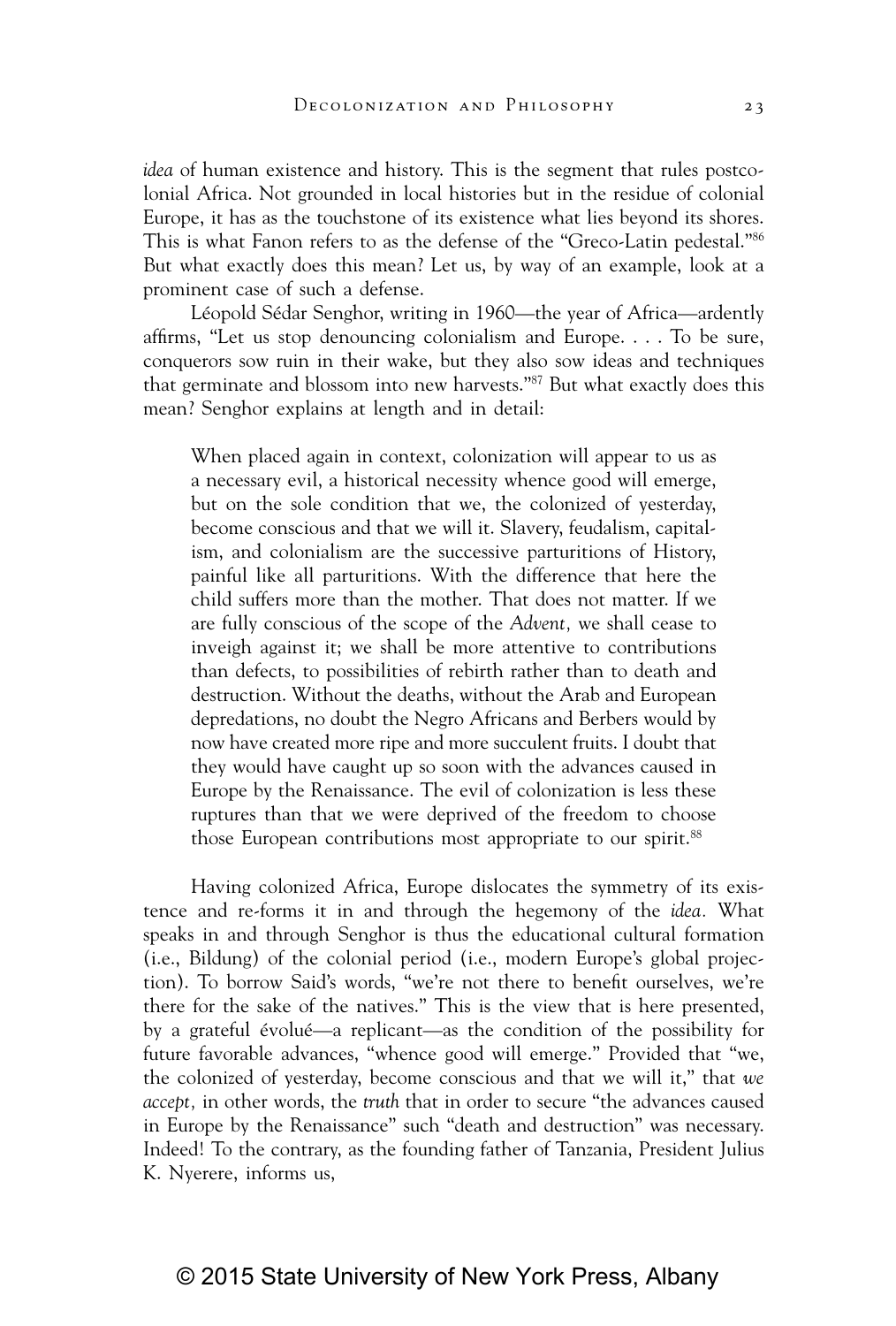At independence, Tanzania or as it was then called, Tanganyika (a country four times the size of Great Britain) had approximately 200 miles of tarmac road, and its 'industrial sector' consisted of six factories—including one which employed 50 persons. The countries which had sizeable Settler or mineral extraction communities (such as Kenya, Zimbabwe, Zambia or Congo) had strong links with the world economy, but their own development was entirely concentrated on servicing the needs of the settlers or the miners in one way or another. Again, despite the Education and Health services provided by some Christian Missionaries and later begun by colonial governments, at independence less than 50% of Tanzanian children went to school—and then for only four years or less; [and] 85% of its adults were illiterate in any language. The country had only two African engineers, 12 Doctors, and perhaps 30 Arts graduates, I was one of them.<sup>89</sup>

This can hardly be considered as catching up with "the advances caused in Europe by the Renaissance." Besides, in view of the massiveness of the devastation precipitated by colonial conquest, one could respond to Senghor by repeating Albert Memmi's rhetorical question:

How can one dare compare the advantages and disadvantages of colonization? What advantages, even if a thousand times more important, could make such internal and external catastrophes acceptable?90

But beyond Memmi's rhetorical question, and Nyerere's marshaling of evidence, it is necessary to emphasize that Senghor's way of "seeing" falls squarely within the confines of the idea which informs and directs colonial subjection. He is, in effect, the evidence of the proof.

In his use of the childhood metaphor, in his endorsement of suffering in order to secure future benefits, in his view that colonialism is "a historical necessity whence good will emerge," in advising attentiveness to colonial contributions without ever decrying all that Africa lost in being enslaved and colonized, in his singular and totalizing conception of history implicit in the notion of catching up "with the . . . Renaissance," in his eagerness to "choose" from "European contributions," in all of this, Senghor faithfully replicates the language of "the idea," he defends the "Greco-Latin pedestal." He dotingly parrots, as his own, the self-image of the idea. This is what makes him a replicant—in contradistinction to Achebe, Nyerere, or Cabral, for example.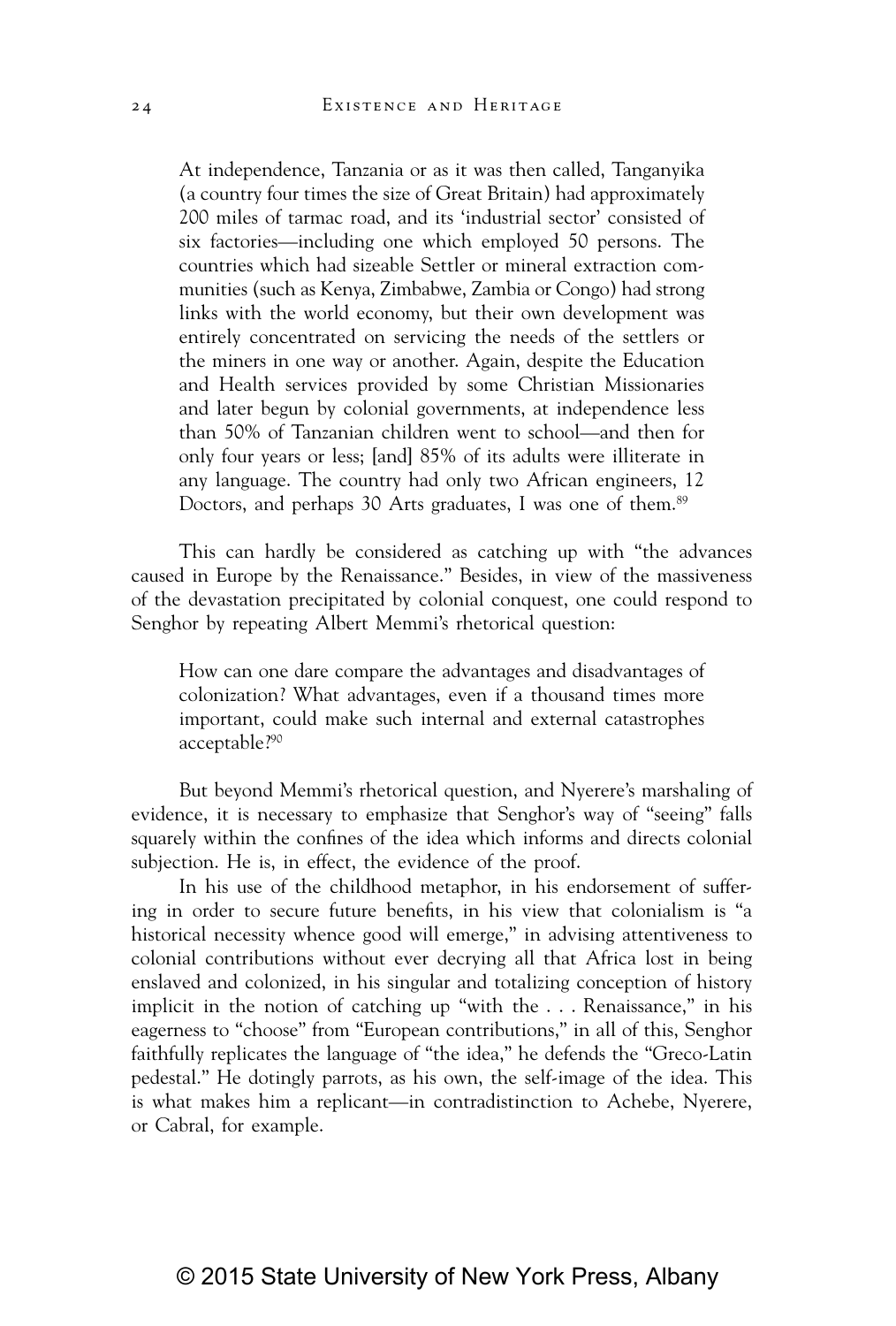His thinking is inscribed within the confines of "la mission civilisatrice," the conceited self-image of modern Europe—globally projected—that it is the destiny of non-Europeans "to be ruled by the West" (note 68). He is focused on "European contributions" and not the devastations Baldwin refers to as, "a pre-phase covering an eternity of crimes" (note 57). Nor is Senghor concerned with "reparations," as Europe was, soon after its own experience of being colonized.<sup>91</sup> His sole concern is with choosing "those European contributions most appropriate to our spirit." But "our spirit," does it not have its own contributions to make?

With most of the founding fathers of independent Africa—memorialized by Afework Tekle's mural in Africa Hall, Addis Ababa (Ethiopia)— Senghor is an excellent example of what Fanon means when he says that colonialism completes its "work of breaking-in" the colonized only when the latter extols "white values." Senghor is not sparing in his praise, so long as "colonization" is "placed . . . in context." But, isn't this the logic of the idea? Isn't this "la mission civilisatrice"? The idea and the destiny it prescribes structure—from within—the mindset of replicant Africa. In Senghor, our prime example, it directs the logic of his thinking. This, then, is what Said refers to as "the epistemology of imperialism."92

Western philosophy, in its service to colonialism (section III), establishes the grounding core of this epistemology. In conjunction with colorful travelogues—both on the level of common sense and learned opinion—it institutes the centrality of Europe. It constitutes, verifies, and fabricates a "knowledge" of Africa that confirms the socioeconomic and political setup of its framing. In the guise of describing and narrating it authorizes and validates. This it does with a "clear and clean conscience" for it is, itself, beguiled by its own self-deluding image of itself.

As Achebe has noted, there is "a four-hundred-year period from the sixteenth century to the twentieth" of abusive writing on Africa which has "developed into a tradition with a vast storehouse of lurid images to which writers went again and again through the centuries to draw 'material' for their books."93 The contents of this "storehouse" sedimented in the Bildung of Westernized Africa, and reinforced by ongoing metaphysical backing, is at the core of the "alienated discourse and self-identity"94 of this broken/replicant segment of African society. This "storehouse of lurid images," which finds its ultimate anchorage and/or justification in the metaphysical fabrications of the great minds of the West, institutes the "normal discourse,"95 the presuppositions and grounding prejudices, of the "epistemology of imperialism."

In Senghor and the Westernized stratum of African society he belongs to, we have a sector of society that thinks of Africa, and itself, in colonial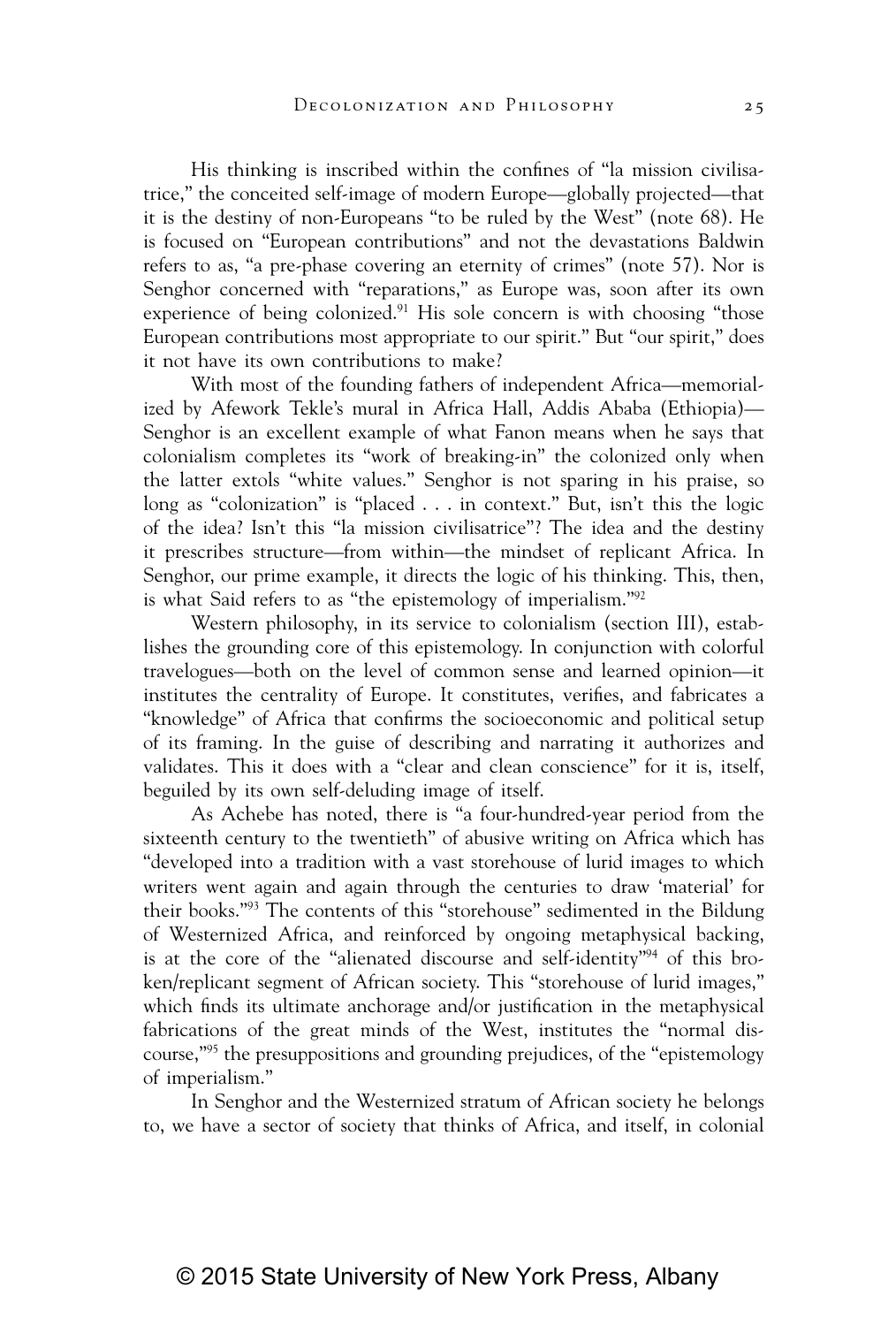terms. Indeed, as Kwasi Wiredu has noted, we are in dire need of "conceptual decolonization." But this cannot mean that we merely revert to thinking in our "own African languages."96 The present reality of Africa is hybrid. It is, therefore, the content and composition of this hybridity that we must challenge, explore, and concretely sift through. This we can do by critically engaging and de-structuring on the level of ideas the colonial project, "the epistemology of imperialism," that controls us from within.

As we saw earlier with Vattimo (section II), philosophy is a critically focused exploring of ideas (i.e., of prejudices and presuppositions) in light of the exigencies of our lived "common situation." In this, as Gadamer tells us, "philosophical thinking . . . consists in making what we already know another step more conscious."97 In what remains of this chapter, we will do just that: explore further what we "know" to be the obdurate residual source of the debilitating predicament of our postcolonial condition.

## **VI**

By 1960, most of Africa had attained independence. The 1970s witnessed the end of Portuguese-NATO colonialism.<sup>98</sup> And the early 1990s-with the demise of apartheid South Africa and the victorious consummation of the Eritrean Independence Struggle<sup>99</sup>—finally saw the fulfillment of Africa's age-old struggle for political sovereignty. It is imperative to remember that, at the time, as it was occurring, this was not something that was given universal acclaim.

In 1960, a resolution at the United Nations General Assembly calling for the independence of all colonies was opposed by every European colonial power—Britain, France, Portugal, Belgium and Spain—plus the U.S. and South Africa.<sup>100</sup>

It was, therefore, against tremendous odds that independence was secured. This, however, should not be understood to mean that, at independence, radical agendas were established at the constituting centers of the newly independent states. Quite to the contrary, in more cases than not, this was a process through which—directly and/or indirectly—the substantive core of independence was effectively eroded. Formal sovereignty was secured and concurrently diluted (i.e., emptied of anything beyond form). As Claude Ake accurately points out,

With a few exceptions, the gaining of independence was not a matter of the nationalists' marshaling forces to defeat colonial regimes. More often than not, it was a matter of the colonizers'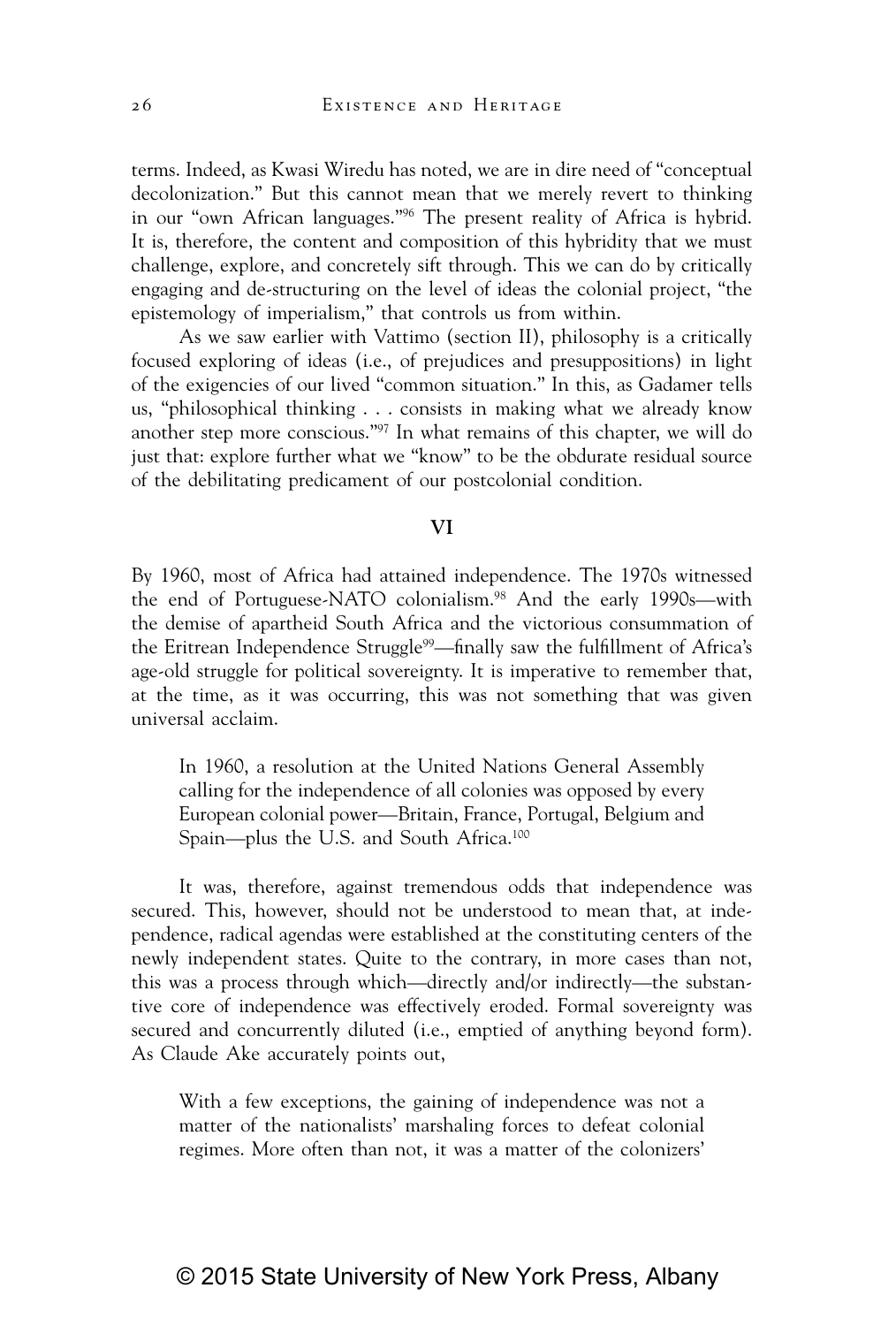accepting the inevitable and orchestrating a handover of government to their chosen African [replicant] successors, successors who could be trusted to share their values and be attentive to their interests. This approach did not succeed in all places where decolonization was peaceful, much less where it was occasioned by revolutionary struggle. But on the whole . . . independence in Africa was rarely the heroic achievement it was made out to be; it was often a convenience of deradicalization [sic] by accommodation, a mere racial integration of the [replicant] political elite.101

In this manner, Africa, along with the rest of the formerly colonized world, that up to then had been expunged from history, reinserted itself into the actuality of human historical existence. And the formerly colonizing world, the West, best it could, relinquished to the newly independent states, the absolute bare minimum in all aspects of international economics and politics which, to this day, it firmly controls. Grudgingly under duress the West assented, while simultaneously maneuvering to maintain its claimed cultural-spiritual dominance. Its hegemony, to this day, is held in place by those it "trusted to share" its "values" and guard its "interests": the Westernized segments of African society and their replicant political elites.

In this way, *grosso modo,* the stage was set and the odious colonial past reinstated as our postcolonial condition, the actuality of independence. As Said has noted, "the history of post-colonial states in Africa . . . is a very sad history," which begins in a "period of independence and liberation with a lot of hopes"102 and which—in more cases than not—has ended in neocolonial marginalized despair. For, indeed, Africa has reclaimed sovereignty over its territory. In large measure however, it has failed to reclaim *itself.* It has not extricated itself from the forming or molding (i.e., deforming) effects of the colonial past. More than in Asia or Latin America, this is the case in postcolonial Africa. As one of Ousmane Sembène's tragicomic characters confesses, in a rather lucid moment of angst,

We are nothing better than *crabs in a basket.* We want the ex-occupiers place? We have it. . . . Yet what change is there really in general or in particular? The colonialist is stronger, more powerful than ever before, hidden *inside us,* here in this very place.103

This is our postcolonial condition: How, then, do we purge the colonial residue that controls, from within, the actuality of the present? As we noted earlier, using Senghor as an example, this is the internalized echo of colonial